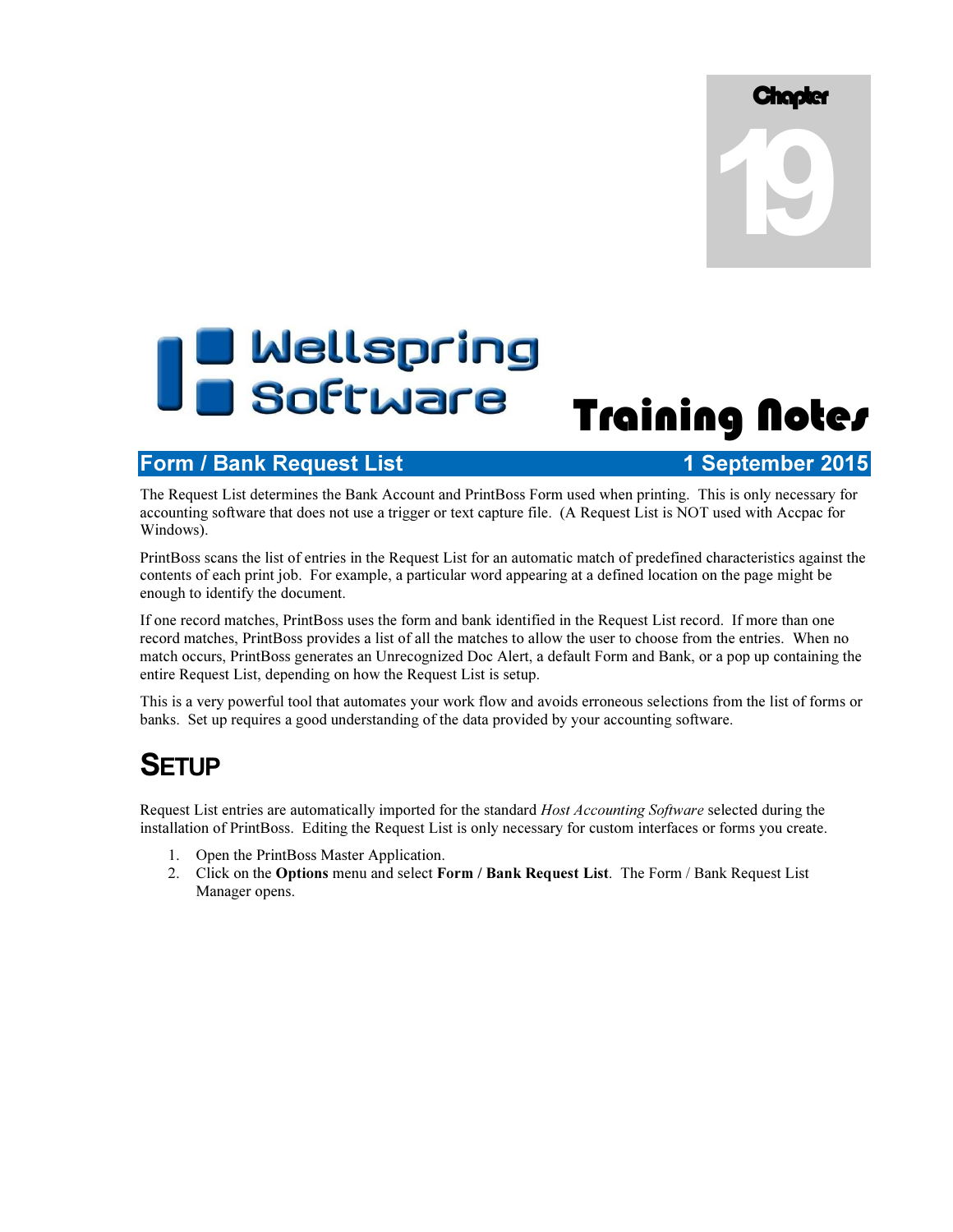| R                        | $M + 2X$                  |          | <b>Sort</b><br>Export<br>Import<br>Edit | 5<br>Close              |
|--------------------------|---------------------------|----------|-----------------------------------------|-------------------------|
|                          | Active Prompt             | Form     | Bank                                    | Auto Pick               |
| V                        | <b>MAS200 PR1</b>         | M200pr1  | {DocBank}                               | ⊽                       |
| $\overline{\mathbf{v}}$  | Mas90-AP                  | MAS90    | <b>{REQUEST}</b>                        | $\overline{v}$          |
| V                        | Mas90-Payroll             | Mas90pr  | {REQUEST}                               | $\overline{\mathbf{v}}$ |
| $\overline{\mathcal{G}}$ | Navision Payroll          | NAV PR1  | {REQUEST}                               | $\overline{v}$          |
| $\overline{v}$           | NetSuite Payroll Check    | NS PR1   | {REQUEST}                               | $\overline{v}$          |
| Ø                        | QB Online Payroll         | QB OLPCK | {DocBank}                               | V                       |
| $\overline{v}$           | OB OnLine Voucher Check   | QB olCk1 | <b>(REQUEST)</b>                        | $\overline{v}$          |
| Ø                        | QB Voucher Check          | QB CHK4  | {ChkAcct}:{CompName}                    | V                       |
| $\overline{\mathbf{v}}$  | QB Voucher Image Check    | QB CKVIT | {ChkAcct}:{CompName}                    | $\overline{v}$          |
| $\overline{\mathcal{G}}$ | Sage 100 ERP AP1          | SGMASAP1 | <b>{REQUEST}</b>                        | $\overline{v}$          |
| V                        | Simply AP3                | SIM AP3  | {REQUEST}                               | V                       |
| $\overline{\mathcal{G}}$ | Spectrum AP               | SP AP1   | {DocBank}                               | $\overline{J}$          |
| $\overline{v}$           | Spectrum Payroll          | SP PR1   | {DocBank}                               | $\overline{v}$          |
| V                        | Tabs3 AP Check            | TAB AP1  | <b>REQUEST</b>                          | $\overline{v}$          |
| $\overline{v}$           | Timber Invoice            | TMBR M   | {NONE}                                  | $\overline{v}$          |
| Ø                        | Timberline AP5            | TL AP5   | {DocBank}                               | V                       |
| $\overline{v}$           | Timberline AP5 Middle     | TL AP5M  | {DocBank}                               | $\overline{v}$          |
| Ø                        | Timberline Open Item Stat | TL PMOI  | {NONE}                                  | $\overline{v}$          |
| V                        | Timberline PM Dep Slip    | TL PMDEP | {DocBank}                               | V                       |
| $\overline{\mathbf{v}}$  | Timberline PM Invoice     | TL PMINV | {NONE}                                  | $\overline{v}$          |
| V                        | Timberline PR5            | TL PR5   | {DocBank}                               | V                       |
| V                        | <b>Timberline PR6</b>     | TL PR6   | {DocBank}                               | $\overline{v}$          |
| V                        | Timberline PR7            | TL PR7   | {DocBank}                               | $\overline{v}$          |
| Ø                        | Timberline TSE AP1        | TL EAP1  | <b><i>REQUEST</i></b>                   | $\overline{v}$          |

## NOTE:

This feature is not available with PrintBoss Select.

#### 3. Import Existing Request List File

- a. Click the Import button to import an updated request list record. These are stored by specific accounting software in the ReqList folder of the PrntBoss Home directory. Only accounting software chosen during installation or setup will appear in this list.
- b. Select the appropriate \*.prq file and click Open. The new record will appear at the bottom of the list.
- 4. New / Edit It is easier to create a new or edit an existing Request List record from the Work File. Please see Implementing Request List from the Work File later in this chapter.
- 5. Click Done to save your changes.

# **CONFIGURATION**

Your Configuration and PrintBoss Driver Settings may need to be changed to use the Request List.

- 1. Open the PrintBoss Master Application.
- 2. Click on the Options menu and select PrintBoss Driver Settings.
- 3. Select Always Capture in the Capture Mode section.
- 4. Click OK to save your changes.
- 5. Click on the Options menu and select Configuration.
- 6. Check the Request List determines Form/Bank field in the Always Capture Settings section in the bottom left corner. This will gray out the Form and Bank choices.
- 7. Select the "PB#INFO" flag overrides above check box.
- 8. Click OK to save your changes.

# IMPLEMENTING REQUEST LIST FROM THE WORK FILE

Auto Pick reviews documents printed through PrintBoss for specific traits. When these traits match conditions in a record in the Request List, PrintBoss processes the document with the form and bank specified in the Request List record. The entire Request List pops up when no matches are found. The Request List also pops up when more than one match is found, BUT it will only include records that match.

- 1. Print a document from the accounting software and select the appropriate Request List record or Form File so the document Work File can be examined.
	- a. Verify the Auto-Archiving feature in the Form Editor is set to None or Overwrite Work File at Start of Batch before printing to ensure the document stays in the work file for viewing.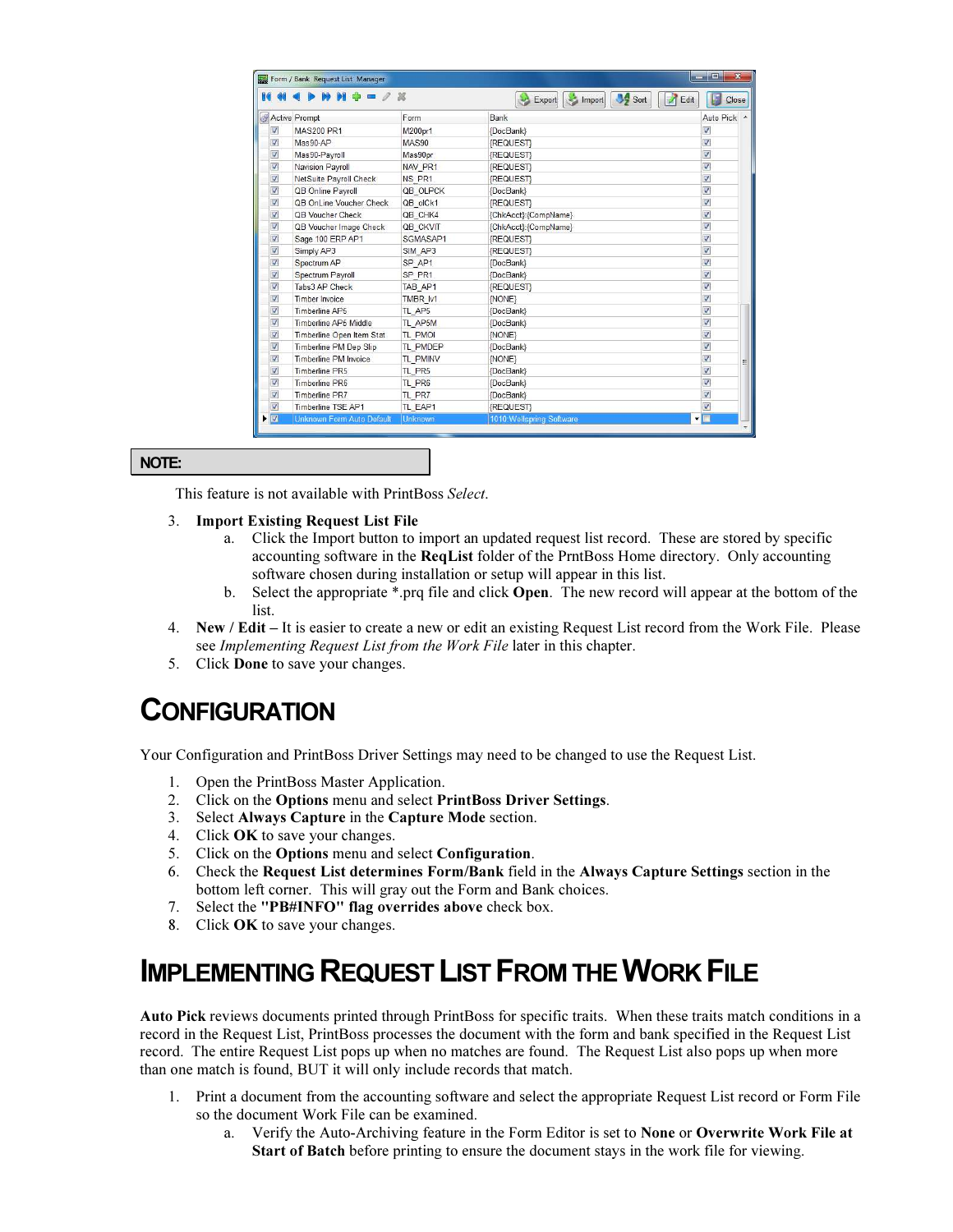- 2. Click on the File menu and select Open Document Work Files from the PrintBoss Master Application.
- 3. Select the appropriate Work File and click Browse.
- 4. Select a current record in the list and click View.
- 5. Right click anywhere on the View form and select View Raw Capture. The view will change to show only the data passed from the accounting software minus the PrintBoss formatting.
- 6. Right click again and select View Request List Capture Groups. The Form / Bank Request List Manager opens.
- 7. Stretch and move both the View and the Request List Manager to see both screens as much as possible.
- 8. Determine if there is an existing entry that matches you r data.
	- a. Click the Test For Matches button on the Request List Manager to test if there are any existing entries that match. Otherwise …
	- b. Select the Request List record desired or add a new record.

#### 9. New/Edit Record

- a. Click on the plus button to add a new blank record in the list. Otherwise, select an existing record.
- b. Click the Edit button while the record is selected. The Request List Editor opens.

| Active                      | <b>Request List Editor</b>             | Default if none of the other Auto Pick Matches     |                               | $\mathbf{z}$<br>Priority                |  |  |
|-----------------------------|----------------------------------------|----------------------------------------------------|-------------------------------|-----------------------------------------|--|--|
| Prompt                      |                                        |                                                    |                               |                                         |  |  |
| Form                        | <b>QB Voucher Check</b>                |                                                    |                               |                                         |  |  |
|                             | QB_CHK4<br>۰<br>{ChkAcct}: {CompName}  |                                                    |                               |                                         |  |  |
| <b>Bank</b><br><b>Notes</b> |                                        |                                                    | ٠                             |                                         |  |  |
|                             |                                        |                                                    |                               |                                         |  |  |
| Condition 1                 | <b><i>V</i></b> Auto Pick Enabled<br>V |                                                    |                               |                                         |  |  |
|                             | Operator                               | <b>Text Within Captured Fld</b>                    | Field Capture Coord.          | No Trim                                 |  |  |
|                             | Text                                   |                                                    | X 6.985<br>0.500<br>$+/-$     | 1st occurrence                          |  |  |
|                             |                                        | Comment Check Date requires a slash                | Y۱<br>0.806<br>0.150<br>$+1-$ | Substr. 0<br>Len 0<br>Start             |  |  |
| Condition 2                 | V                                      | <b>AND</b>                                         |                               |                                         |  |  |
|                             | Operator                               | <b>Text Within Captured Fld</b>                    | Field Capture Coord.          | No Trim                                 |  |  |
|                             | Text                                   | xx                                                 | 8.000<br>X 0.200<br>To        | ppend occurrence .                      |  |  |
|                             |                                        | Comment Check Word Amnt requires an asteresq.      | 0.150<br>ΥI<br>1.639<br>$+/-$ | Substr<br>$ 0\rangle$<br>Len 0<br>Start |  |  |
|                             |                                        | <b>AND</b>                                         |                               |                                         |  |  |
| Condition 3                 | V<br>Operator                          | Field Not Empty                                    | Field Capture Coord.<br>۰     | No Trim                                 |  |  |
|                             | Text                                   |                                                    | X 4.000<br>4.000<br>+/-       | 1st occurrence                          |  |  |
|                             |                                        | Comment  On 3up standard this area is always empty | 6.600<br>0.250<br>Y١<br>$+/-$ | Substr<br>lо<br>Len 10<br>Start         |  |  |
| Condition 4                 | V                                      | <b>OR</b>                                          |                               |                                         |  |  |
|                             | Operator                               | Fid and Text Exactly Equal                         | Field Capture Coord.          | No Trim                                 |  |  |
|                             | Text                                   | Employee                                           | X 0.500<br>0.100<br>$+1-$     | 1st occurrence                          |  |  |
|                             | Comment Payroll                        |                                                    | Y<br>0.080<br>3.845<br>$+/-$  | Substr<br>łо<br>Len 0<br>Start          |  |  |
|                             |                                        |                                                    |                               |                                         |  |  |
| Condition 5                 |                                        |                                                    |                               |                                         |  |  |
|                             |                                        |                                                    |                               |                                         |  |  |
|                             |                                        |                                                    |                               |                                         |  |  |
|                             | <b>Test Document Being Viewed</b>      |                                                    | Includes PB ver5.1+ Fields    | 0K<br>Cancel                            |  |  |

- 10. New Record
	- a. Check Active in the top left corner of the window. The fields are now available to edit.
	- b. Prompt Enter a word or phrase users will recognize as the form and bank combination.
		- i. AP is often used to designate accounts payable activities.
		- ii. PR is often used to designate payroll activities
	- c. Form Choose the appropriate PrintBoss Form from the drop down menu. If you need to create a custom form, exit the Request List Editor, create the new form, then return to this window and continue.
	- d. Bank Choose the appropriate BankCode from the drop down menu.
		- i. If you need to create a new Bank record, exit the Request List Editor, create the new Bank record, then return to this window and continue.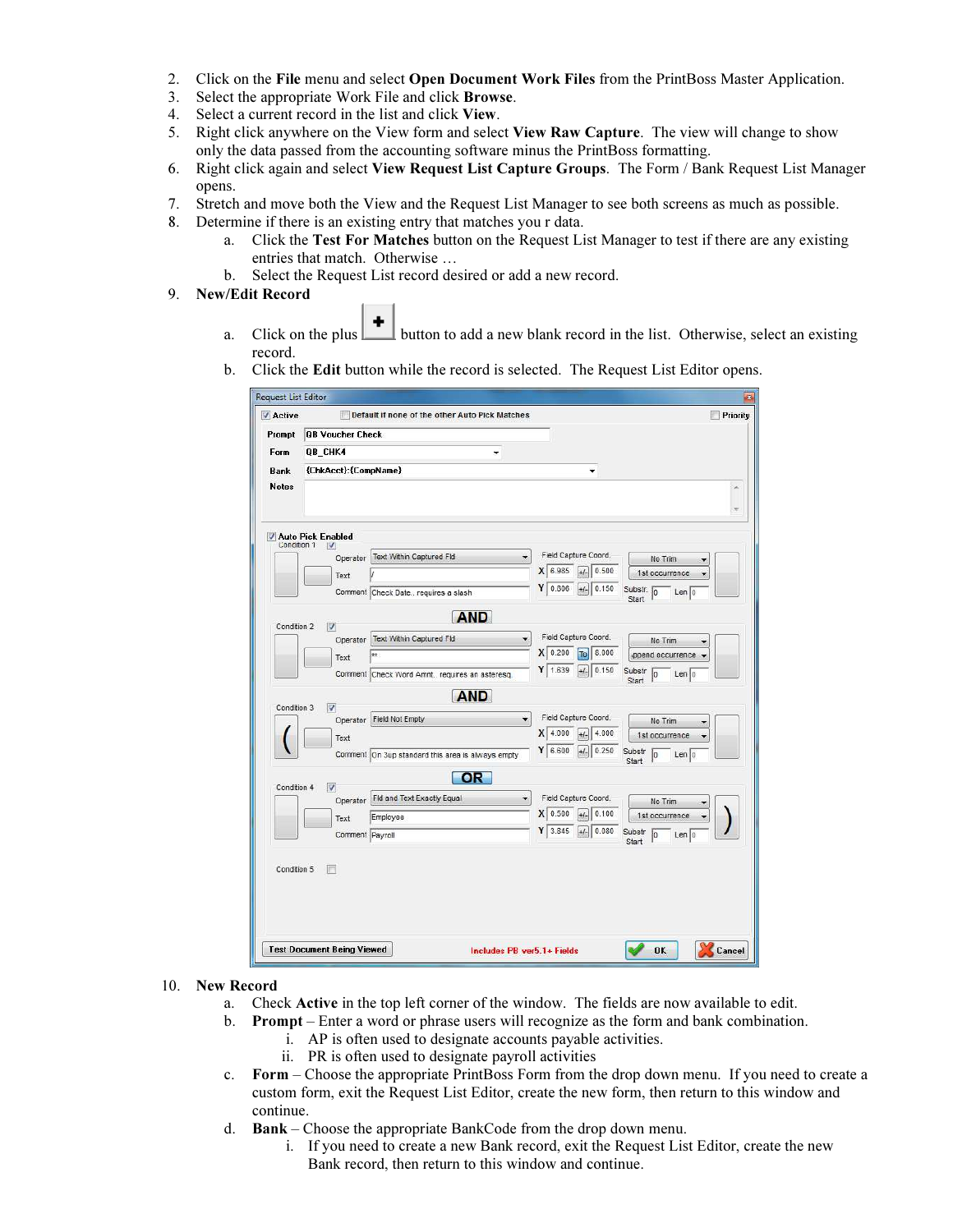- ii. {ChkAcct}:{CompName} Choose this entry when the accounting software passes the checking account name and company name. QuickBooks has this capability.
- iii.  $\{DocBank\}$  Choose DocBank when the accounting software only passes one set of data to identify the bank record, such as checking account name or company name. Peachtree has this capability.
- iv. {None} Choose None when the form is not a check (e.g. Invoice).
- v. {Request} Choose Request when you would like PrintBoss to provide a list of all Bank Records and allow you to choose from the list.
- e. Notes Enter notes to describe the purpose of this Request List entry, record special conditions, or log changes. This is an optional field. Click on the top or bottom edge of the Request List Editor dialog and drag to expand the Notes field.

#### 11. New/Edit Record

- a. Check Auto Pick Enabled to define conditions. PrintBoss will automatically select this Request List record when the conditions are met during printing and this box is checked.
	- i. Review existing Request List records for samples on how to setup conditions.
	- ii. You may skip this step and the Conditions if you prefer to choose from a list instead of using automatic selection.
- b. Conditions
	- i. Check Condition 1 to activate it.

| Condition      | ☞        |                                     |                   |                        |                  |  |       |                |
|----------------|----------|-------------------------------------|-------------------|------------------------|------------------|--|-------|----------------|
|                | Operator | <b>Fid Begins with Text</b>         |                   | -Field Capture Coord.- | No Trim          |  |       | ,,,,,,,,,,,,,, |
|                | Text     |                                     | X 6.987<br>10.500 |                        | 1st occurance    |  |       |                |
| ************** |          | Comment Check Date requires a slash | 0.805             | $+/-$ 0.150            | Substr.<br>Start |  | Len I | ************** |

- 1. Left and Right Rectangles Click on the rectangle button to enclose two or more conditions in parentheses. You will need to select a Right Rectangle at some point as well.
	- a. Click once for a single parenthesis.
	- b. Click twice for double parentheses.
	- c. A third click will remove the parentheses.
- 2. Not Click on the short rectangle to the left of the Text field to reverse the condition.
- 3. Operator Select a statement about the captured field from the drop down menu to determine how PrintBoss reads the condition. Fld is an abbreviation for Field. The most common choices are:
	- a. Fld and Text Exactly Equal
	- b. Fld Begins with Text
	- c. Text Within Captured Fld
	- d. Field Not Empty
- 4. Text Enter the specific text PrintBoss will find at the specified coordinates. This field is only available when you choose an operator that uses text.
- 5. Comment Enter a note to help identify this condition. This field is optional.

## 6. Field Capture Coord.

- a. X Enter the horizontal coordinate for the left side the field.
	- i. Review the Raw Data on the document. Look for data or parts of data that will ALWAYS appear on this document (e.g. a specific word such as *Invoice*, or a check number, or a dollar amount beginning with asterisks).
	- ii. Click on the data element to give it focus. Return to the Request List Editor.
	- iii. Hold down the Ctrl key and click in the X field. PrintBoss will automatically enter the coordinates of the selected data.

## NOTE:

The Ctrl and click feature is only available in PrintBoss versions 5.21.9 and above.

b.  $+/ +/-$ , to  $\boxed{To}$  button – This is a toggle button used to set a range for the coordinate.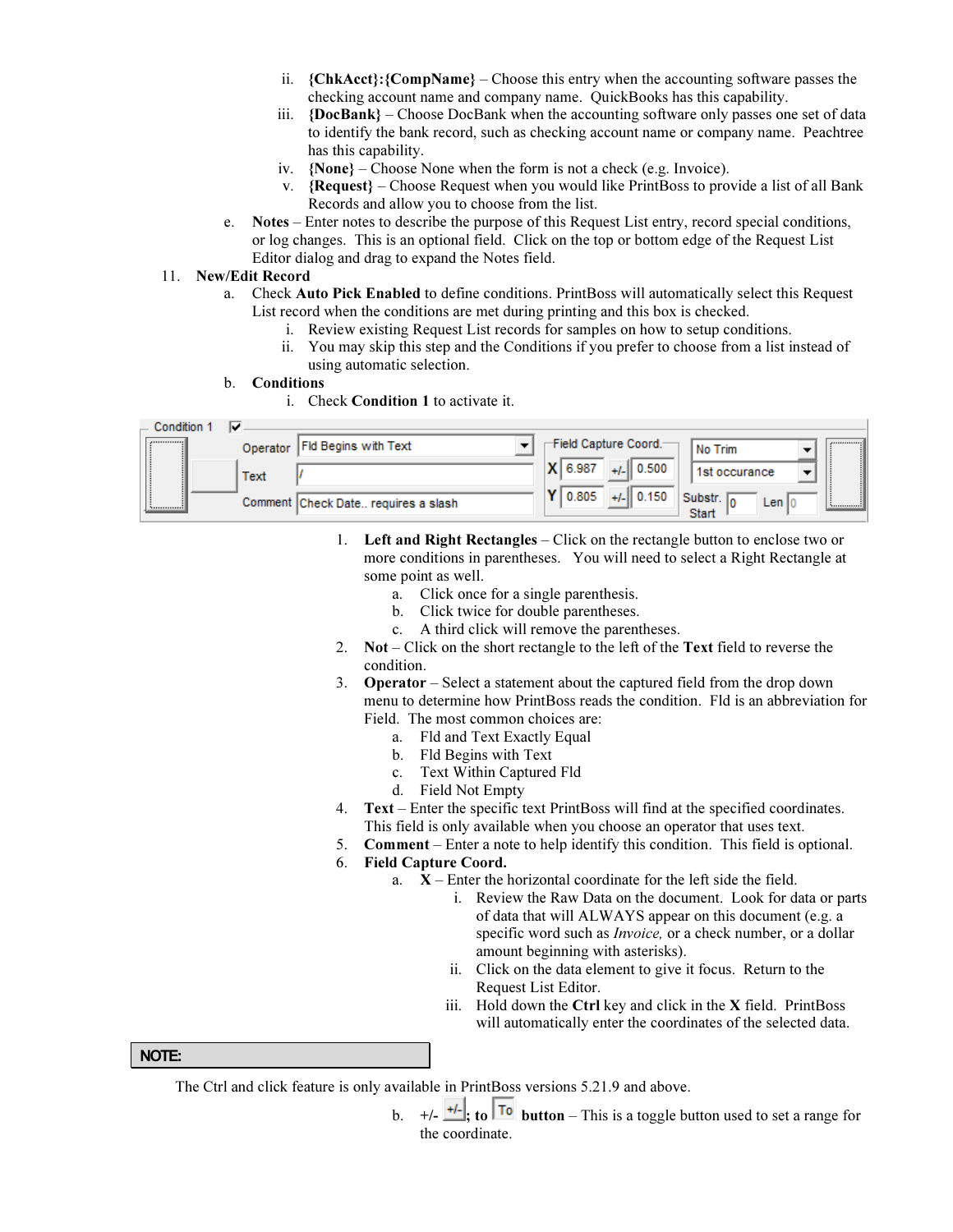- i.  $\frac{+1}{2}$  Enter a range value in the field. A value of 0.100 will cause PrintBoss to look 0.100 inches before the X value and 0.100 inches after the X value to find the data in the specified area.
- ii.  $|\mathbf{I} \cdot \mathbf{I}|$  Enter an end value for the range. PrintBoss will look from the X value to this value to find the data in the specified area.
- c.  $Y$  Enter the vertical coordinate for the top of the field. This works exactly like the X coordinate. You can  $Ctrl + Click$  on both the X and Y coordinates while a field is highlighted on the View.
- 7. Trim Trim the field to remove blank spaces. The choices are:
	- a. No Trim (default)
		- b. Left Trim Field
		- c. Right Trim Field
		- d. All Trim Field (trims both the left and right side)
- 8. Occurrence Select the occurrence of the text within the specified area. Some data, such as asterisks, may appear more than once. The choices are:
	- a.  $1<sup>st</sup>$  Occurrence (default) evaluates to the first occurrence within the coordinates and stops. PrintBoss will not examine the rest of the string.
	- b. All Occurrences evaluates the entire string for a match.
	- c. Append Occurrences concatenates all the fields before evaluating the string for a match.
- 9. Substr Start Choose a starting point for the occurrence in the string. Normally this is left at the default value of zero, representing the beginning of the range. You may enter a different value. For example, PrintBoss will start evaluating at the 5<sup>th</sup> character when a 5 is entered in this field.
- 10. Len Enter a length for the substring to set a shorter end point for evaluating the string. This field is only available when a value is entered in Subst Start. PrintBoss will evaluate the remainder of the string from the start of the substring when a value of zero is entered.
- ii. Check Condition 2 to activate it.
- iii. An And button will appear between the two conditions. This indicates the next condition must ALSO be true for a match. Click the button to change to OR for either condition to be true to constitute a match.
	- 1. Single parentheses are often added at the beginning of one condition and the end of the second when OR is selected in between.
- iv. Continue filling in the fields for Condition 2.
	- 1. The rules are the same for all 4 Conditions.
	- 2. You only need to setup more than two conditions when two is not enough to make this entry unique or you have a special condition.
- c. Click the Test Document Being Viewed button at the bottom of the Request List Editor to test whether the Request List record matches the open Form File.
- d. Make adjustments as necessary until you receive the **ReqList Record MATCHES!!!** message.
- e. Click OK on the Request List Editor when you have a successful match.
- f. Click the Test for Matches button at the top of the Form / Bank Request List Manager window to test the number of entries that match the open Form File.
	- i. You should only have 1 match.
	- ii. If there is more than one match, change or add a condition to the current Form / Bank Request List record to make it unique.
- 12. Click DONE on the Form / Bank Request list Manager when you are finished and Close the View.

Repeat as often as necessary to create a list of all required form and bank account combinations. DO NOT create more than one entry for the same Form File. The Notes field can be used to track updates to the record.

There are four conditions you can use to make a Request List record unique. It is very important to make each request list entry as unique as possible to avoid multiple matches when Auto Pick is enabled.

 It is very important to make each Request List entry as unique as possible to avoid multiple matches when Auto Pick is enabled.